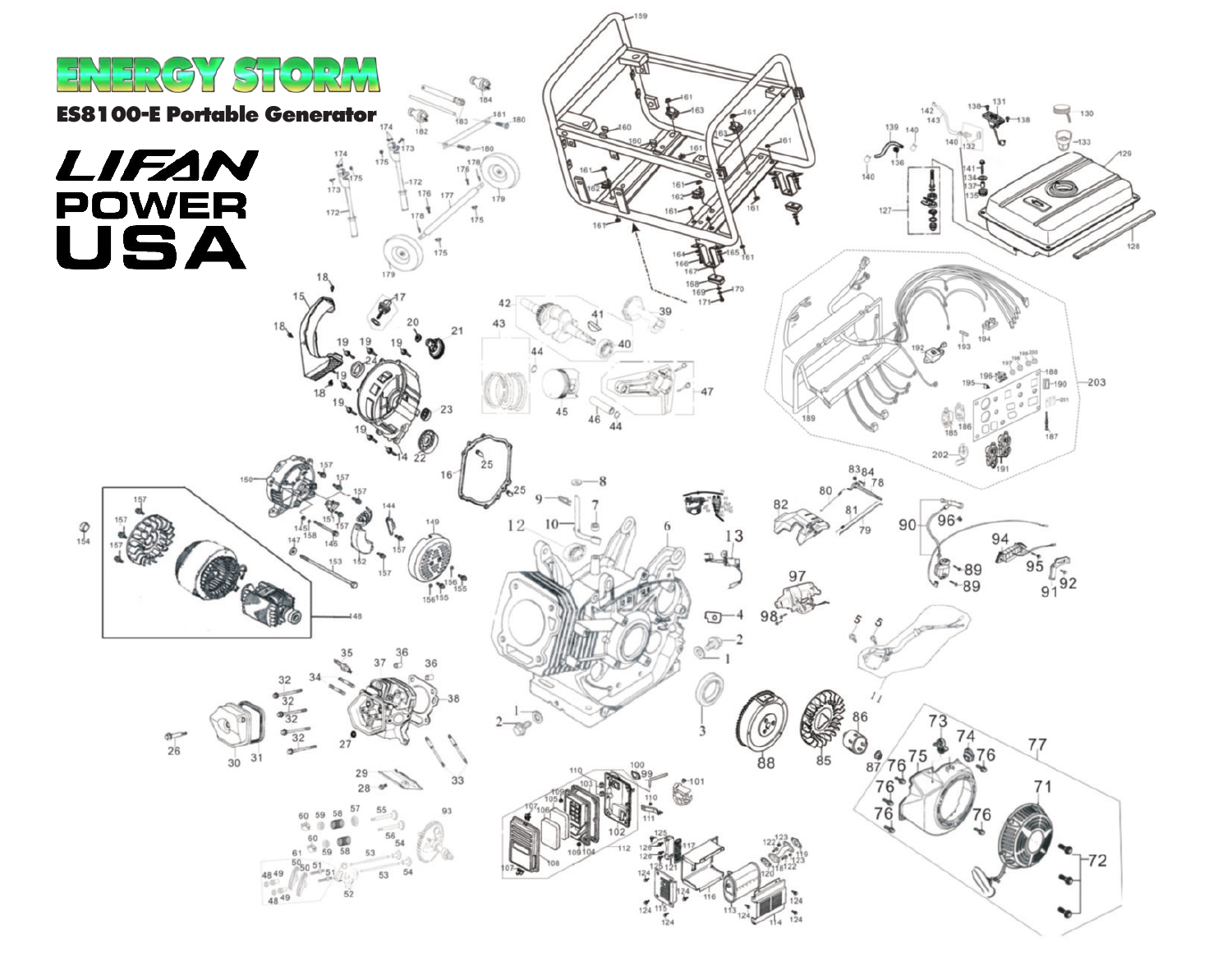| S/N            | Part No.         | Description                     | Qty            |
|----------------|------------------|---------------------------------|----------------|
| 1              | 11116-A0810-0001 | Washer                          | $\overline{2}$ |
| $\overline{2}$ | 11115-A0810-0001 | Drain plug                      | $\overline{2}$ |
| 3              | 11120-A1010-0001 | Oil seal, crankshaft Assy       | $\mathbf{1}$   |
| $\overline{4}$ | 11117-A0810-0001 | Seal                            | $\mathbf{1}$   |
| 5              | T152-0004        | Bolt M6×14                      | $\overline{2}$ |
| 6              | 11110-A1214-0005 | Crankcase                       | $\mathbf{1}$   |
| 7              | 11130-A1010-0001 | Oil seal, regulating sway bar   | $\mathbf{1}$   |
| 8              | 26113-A0810-0001 | Washer                          | $\overline{2}$ |
| 9              | 26112-A0810-0001 | Split pin                       | $\mathbf{1}$   |
| 10             | 26111-A1010-0001 | Regulating sway bar             | $\mathbf{1}$   |
| 11             | 27400-A0810-0002 | Oil sensor Assy                 | $\mathbf{1}$   |
| 12             | T910-0005        | Bearing 6202                    | $\mathbf{1}$   |
| 13             | 26500-G1110-0001 | Electromagnet                   | $\mathbf{1}$   |
| 14             | 11211-BF130-0001 | Crankcase cover                 | $\mathbf{1}$   |
| 15             | 11220-BF130-0001 | Guard, crankcase cover Assy     | $\mathbf{1}$   |
| 16             | 11114-A1010-0001 | Gasket, crankcase               | $\mathbf{1}$   |
| 17             | 15510-BC130-0001 | Dipstick                        | $\mathbf{1}$   |
| 18             | 31153-BC130-0002 | Bolt M5×14                      | $\overline{3}$ |
| 19             | T151-0013        | Bolt M8×40                      | 7              |
| 20             | 25118-A0810-0001 | Washer, driven gear             | $\mathbf{1}$   |
| 21             | 25100-A1210-0001 | Driven gear set, regulator assy | $\mathbf{1}$   |
| 22             | T910-0003        | Bearing 6207                    | $\mathbf{1}$   |
| 23             | T910-0005        | Bearing 6202                    | $\mathbf{1}$   |
| 24             | 11120-A1010-0001 | Oil seal, crankshaft assy       | $\mathbf{1}$   |
| 25             | 11113-A0810-0001 | Set pin $\Phi$ 8×12             | $\overline{2}$ |
| 26             | 12220-A0810-0001 | <b>Bolt Assy</b>                | $\mathbf{1}$   |
| 27             | 14420-A0810-0001 | Seal Assy                       | $\mathbf{1}$   |
| 28             | T152-0019        | Bolt:M6×12                      | $\mathbf{1}$   |
| 29             | 19121-A1010-0001 | Lead wind cover                 | $\mathbf 1$    |
| 30             | 12200-A0810-0001 | Cylinder head cover Assy        | $\mathbf 1$    |
| 31             | 12212-A0810-0001 | Gasket, cylinder head cover     | $\mathbf{1}$   |

| S/N | Part No.         | Description                    | Qty            |
|-----|------------------|--------------------------------|----------------|
| 32  | 12118-A0810-0001 | <b>Bolt</b>                    | $\overline{4}$ |
| 33  | 17218-BF130-0001 | Stud M6×M8×106                 | $\overline{2}$ |
| 34  | 18214-A0710-0001 | Stud M8×34                     | $\overline{2}$ |
| 35  | 27100-A0710-0001 | Spark plug Assy                | $\mathbf{1}$   |
| 36  | 12117-A0810-0001 | Set pin                        | $\overline{2}$ |
| 37  | 12100-A1210-0002 | Cylinder head Assy             | $\mathbf{1}$   |
| 38  | 12120-A1210-0001 | Gasket, cylinder head Assy     | $\mathbf{1}$   |
| 39  | 13116-A1210-0001 | Balancing shaft                | $\mathbf{1}$   |
| 40  | T910-0003        | Bearing 6207                   | $\mathbf 1$    |
| 41  | 13112-A0710-0001 | Wood ruff key                  | $\mathbf{1}$   |
| 42  | 13110-A1210-0002 | Crankshaft assy                | $\mathbf{1}$   |
| 43  | 13400-A1210-0003 | Piston ring set                | $\mathbf{1}$   |
| 44  | 13313-A1010-0001 | Piston pin circlip             | $\overline{2}$ |
| 45  | 13311-A1210-0004 | Piston                         | $\mathbf{1}$   |
| 46  | 13312-A1010-0001 | Piston pin                     | $\mathbf{1}$   |
| 47  | 13120-A1210-0001 | Connecting rod assy            | $\mathbf{1}$   |
| 48  | 14314-A0710-0001 | Lock nut                       | $\overline{2}$ |
| 49  | 14312-A0710-0001 | Sleeve                         | $\overline{2}$ |
| 50  | 14311-A0810-0001 | Valve rocker                   | $\overline{2}$ |
| 51  | 14313-A0710-0001 | Adjusting bolt for valve gap   | $\overline{2}$ |
| 52  | 14220-A0810-0002 | Pusher guide                   | $\mathbf{1}$   |
| 53  | 14210-A1010-0001 | Pusher                         | $\overline{2}$ |
| 54  | 14315-A0810-0001 | Tappet                         | $\overline{2}$ |
| 55  | 14412-A1210-0001 | Exhaust valve                  | $\mathbf{1}$   |
| 56  | 14411-A1010-0003 | Intake valve                   | $\mathbf{1}$   |
| 57  | 14417-A0810-0001 | Spring retainer, exhaust valve | $\mathbf{1}$   |
| 58  | 14414-A0810-0001 | Valve spring                   | 2              |
| 59  | 14413-A1010-0001 | Spring seat, exhaust valve     | $\overline{2}$ |
| 60  | 14418-A1010-0001 | Valve lock clamp               | 4              |
| 61  | 14310-A0810-0001 | Valve rocker assy              | $\mathbf 1$    |
| 62  | 17219-A1010-0001 | Inlet gasket                   | $\mathbf 1$    |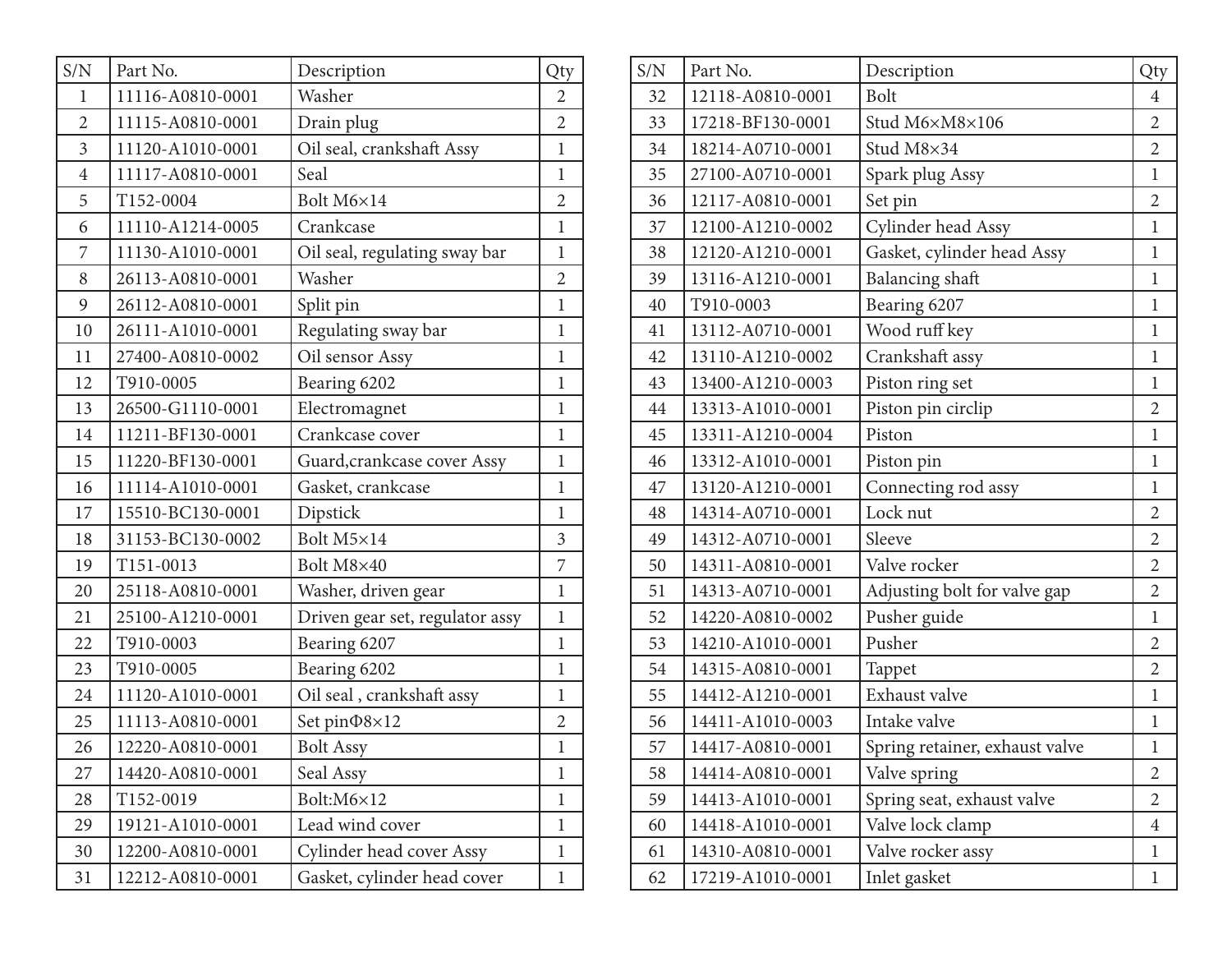| S/N | Part No.         | Description            | Qty            |
|-----|------------------|------------------------|----------------|
| 63  | 16120-BG151-0001 | Float needle           | $\mathbf{1}$   |
| 64  | 16113-A1110-0001 | Carburetor gasket      | $\mathbf{1}$   |
| 65  | 16100-BJ130-0010 | Carburetor Assy        | $\mathbf{1}$   |
| 66  | 16800-BC130-0001 | Manual choke Assy      | $\mathbf{1}$   |
| 67  | 16244-BJ130-0001 | Main nozzle            | $\mathbf{1}$   |
| 68  | 16243-A1210-0001 | Main jet               | $\mathbf{1}$   |
| 69  | 17113-A0810-0003 | Gasket, air cleaner    | $\mathbf{1}$   |
| 70  | 16840-BC130-0001 | Check valve Assy       | $\mathbf{1}$   |
| 71  | 23200-A1010-0014 | Recoil starter assy    | $\mathbf{1}$   |
| 72  | T152-0036        | Bolt M6×8              | $\overline{3}$ |
| 73  | 16845-BC130-0001 | Friction spring        | $\overline{2}$ |
| 74  | 19219-B9130-0001 | Fan hood latex stop up | $\mathbf{1}$   |
| 75  | 19211-BF130-0020 | Fan hood assy          | $\mathbf{1}$   |
| 76  | T152-0019        | Bolt M6×12             | 5              |
| 77  | 23100-BF130-0095 | Recoil starter assy    | $\mathbf{1}$   |
| 78  | 26114-G1110-0001 | Regulating arm         | $\mathbf{1}$   |
| 79  | 26115-A1010-0001 | Pulling rod            | $\mathbf{1}$   |
| 80  | 26117-A1010-0001 | <b>Back spring</b>     | $\mathbf{1}$   |
| 81  | 26118-A1010-0001 | Fine regulating spring | $\mathbf{1}$   |
| 82  | 26200-BF130-0001 | Regulating frame assy  | $\mathbf{1}$   |
| 83  | T311-0002        | Nut M6                 | 1              |
| 84  | 26116-A0710-0001 | Lock bolt              | $\mathbf{1}$   |
| 85  | 19111-A1210-0001 | Flywheel fan           | $\mathbf{1}$   |
| 86  | 23316-A1010-0002 | <b>Starting flange</b> | $\mathbf{1}$   |
| 87  | 23317-A0810-0002 | Nut M16×1.5            | 1              |
| 88  | 23300-A1114-0001 | Flywheel               | $\mathbf{1}$   |
| 89  | T152-0034        | Bolt M6×25             | $\overline{2}$ |
| 90  | 27200-A1110-0001 | Ignition coil uni      | $\mathbf 1$    |
| 91  | 24145-A1014-0001 | Clamper, cord          | 1              |
| 92  | T152-0019        | Bolt M6×12             | $\mathbf{1}$   |
| 93  | 14100-A1210-0002 | Camshaft assy          | $\mathbf{1}$   |

| S/N | Part No.         | Description              | Qty            |
|-----|------------------|--------------------------|----------------|
| 94  | 24130-A0714-0001 | Charge coil              | $\mathbf{1}$   |
| 95  | T152-0011        | Bolt M6×28               | $\overline{2}$ |
| 96  | 19316-A0810-0002 | Cable tie                | $\mathbf{1}$   |
| 97  | 24100-A1014-0001 | Starting motor Assy      | $\mathbf{1}$   |
| 98  | T151-0013        | Bolt, M8×40              | $\overline{2}$ |
| 99  | 19143-BC130-0001 | Waste pipe               | $\mathbf{1}$   |
| 100 | 17223-BC130-0001 | Boot, vent pipe          | $\mathbf{1}$   |
| 101 | 17113-A0810-0003 | Gasket, air cleaner      | $\mathbf{1}$   |
| 102 | 17114-BC130-0002 | Air cleaner base         | $\mathbf{1}$   |
| 103 | 17129-BC130-0001 | Gasket                   | $\mathbf{1}$   |
| 104 | 17125-BC130-0001 | Retainer, filter element | $\mathbf{1}$   |
| 105 | 17126-A2110-0001 | Filter                   | $\mathbf{1}$   |
| 106 | 17124-B9130-0002 | Filter                   | $\mathbf{1}$   |
| 107 | 17140-BC130-0001 | Hinge                    | $\mathbf{1}$   |
| 108 | 17112-BC130-0001 | Air cleaner cover        | $\mathbf{1}$   |
| 109 | T314-0006        | Nut M5                   | 6              |
| 110 | T314-0001        | Nut M6                   | $\overline{3}$ |
| 111 | 17233-BC130-0001 | Air cleaner stay         | $\mathbf{1}$   |
| 112 | 17100-BC130-0004 | Air cleaner Assy         | $\mathbf{1}$   |
| 113 | 18100-BJ1Y1-0005 | Muffler assy             | $\mathbf{1}$   |
| 114 | 18130-BC130-0001 | Muffler Outer hood assy  | $\mathbf{1}$   |
| 115 | 18230-BC130-0001 | Muffler hood             | $\mathbf{1}$   |
| 116 | 18240-BJ1Y1-0001 | Muffler hood             | $\mathbf{1}$   |
| 117 | 18162-BC130-0001 | Muffler stay airproof    | $\mathbf{1}$   |
| 118 | 18117-BF130-0001 | Exhaust pipe             | $\mathbf{1}$   |
| 119 | 18217-BC130-0001 | Gasket, exhaust pipe     | $\mathbf{1}$   |
| 120 | 18215-BC130-0001 | Gasket, outlet           | 1              |
| 121 | 18161-BC130-0001 | Muffler stay assy        | $\mathbf 1$    |
| 122 | T151-0016        | Flange bolt M8×25        | $\overline{2}$ |
| 123 | T310-0001        | Nut M8                   | $\overline{2}$ |
| 124 | T152-0019        | Flange bolt M6×12        | 7              |